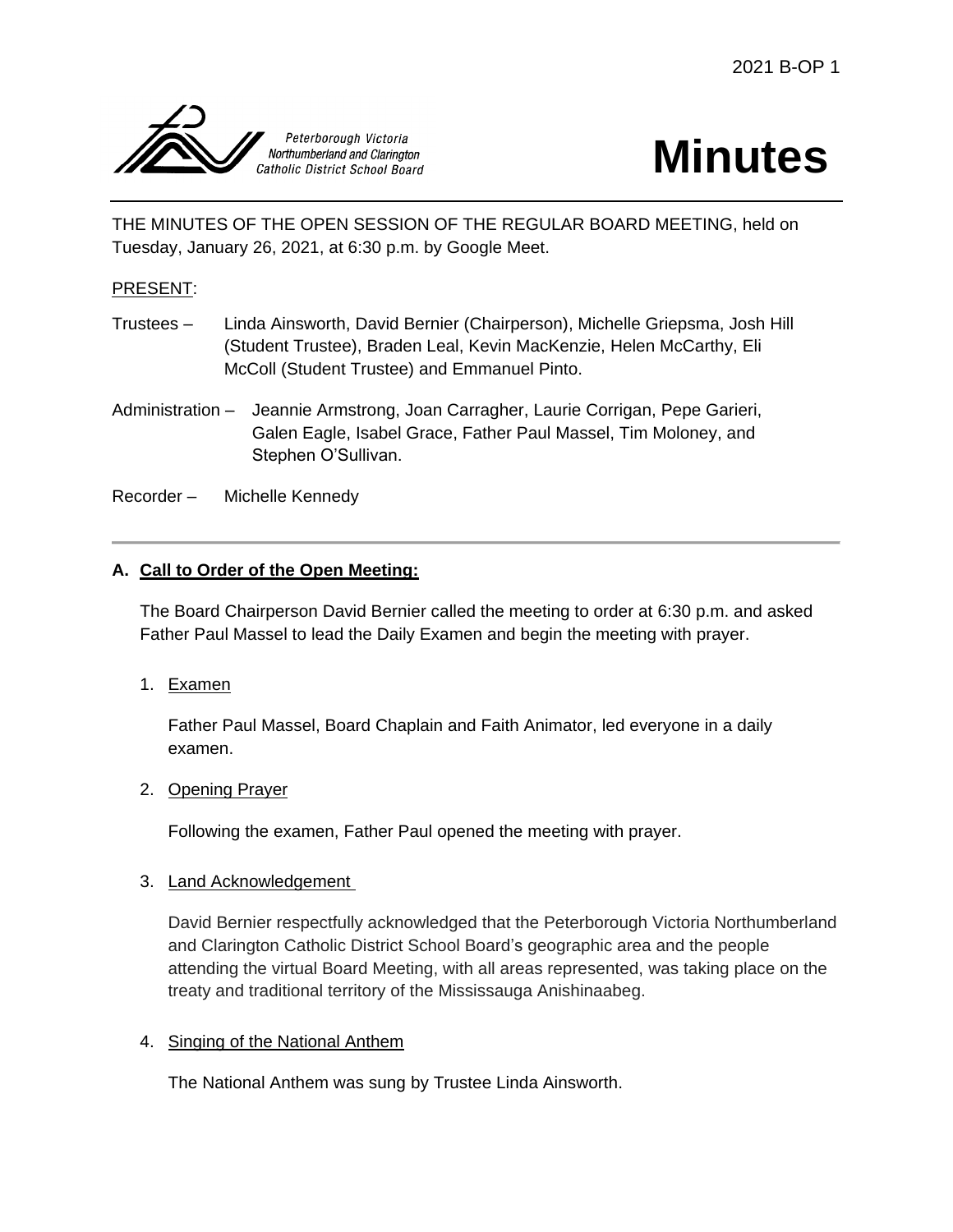David Bernier, Board Chairperson, welcomed everyone including guests, who had joined the meeting online. Lisa Gemmiti-Folz, Principal at St. Paul Catholic Elementary School, Lakefield was introduced as the principal representative at the meeting.

# 5. Approval of the Agenda

**MOTION:** Moved by Braden Leal, seconded by Linda Ainsworth that the Agenda be approved.

Carried.

# 6. Declarations of Conflicts of Interest

There were no of conflicts of interest declared.

- 7. Approval of the Minutes of the December 15, 2020 Regular Board Meeting.
	- **MOTION:** Moved by Emmanuel Pinto, seconded by Braden Leal

that the minutes of the December 15, 2020 Regular Meeting be approved.

Carried.

# 8. Business Arising Out of the Minutes.

There was no business arising from the minutes.

# **B. Reports from the Office of the Director and Student Trustees:**

1. Report from the Director of Education.

Joan Carragher gave the Director's Report, including the following highlights:

- The return to school after Christmas was a switch to remote learning for all students and the following of the required number of online minutes set out in Ministry regulation, PPM 164.
- Thanks to all principals and the Information Technology department for their quick turnaround to coordinate the distribution of technology to families in time to begin school at home on January 4<sup>th</sup>.
- Voluntary Professional Development sessions to enhance teachers' ability to offer program online were offered before the Christmas break in anticipation of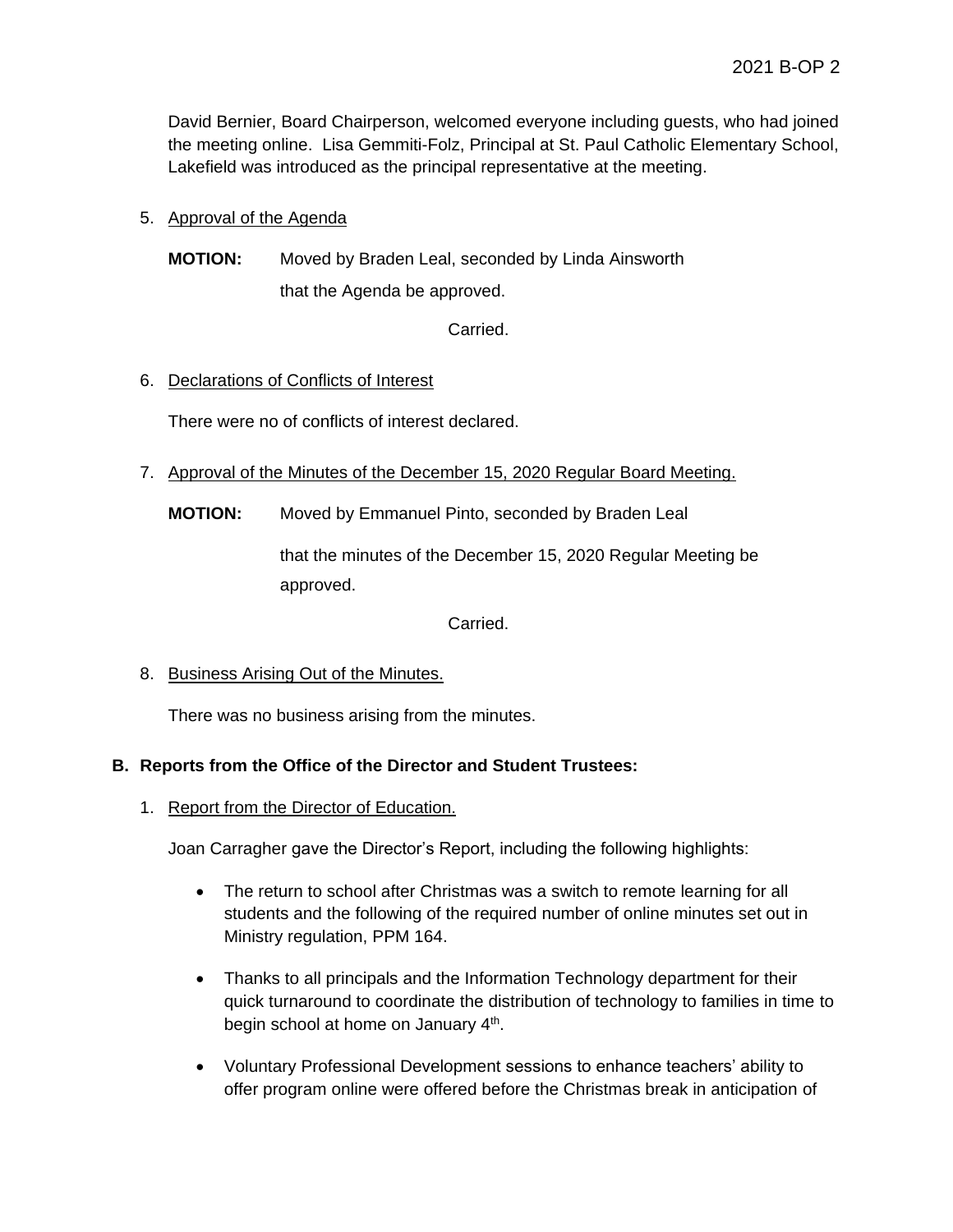school closures and then daily during the first two weeks of January. Thanks to Superintendents Laurie Corrigan, Jeannie Armstrong, Pepe Garieri and their consultant staff members and the Information Technology staff who designed and delivered the sessions to meet the needs of staff.

- Principals and Vice-principals were supported by Senior Administration with weekly meetings to share information on the continuity of learning. As well, the annual Principal and Manager retreat was held on January  $8<sup>th</sup>$  which focused on faith development and Christian meditation. Thanks to Stephen O'Sullivan and Father Paul Massel for their organization of the day. Monthly meetings with Dr. Joti Samra continue to provide strategies for board leaders to deal with these tumultuous times.
- The Ministry continues to provide updates with weekly calls with the Minister of Education and School Board Chairs and other calls where Directors receive regular updates.
- As of January 25, students from 27 of our 36 PVNC Catholic schools returned to face to face learning. The nine Clarington schools within the Durham Public Health region remain learning remotely until further notice. Special Education students in the nine Clarington schools who are not able to be accommodated in learning at home can continue to attend in person.
- Three of our child care partners were approved by the Ministry of Education to provide nine Emergency Child Care (ECC) programs to provide full-time care in our schools for essential families who qualified. With the return to face to face learning, the child care partners have resumed their regular operations in Northumberland, City of Kawartha Lakes and Peterborough and the ECC programs that were operating in those areas closed. ECC programs at three Clarington schools are still operating as schools in that area remain closed.
- Mandated enhanced screening procedures for employees and secondary students is to be put in place by February 10. Work is being done to coordinate the details of these new safety enhancements. In addition, safety glasses have been provided to employees at all schools and are required to be used when staff are unable to maintain six feet of distance and/or there is a likelihood of coming into contact with a person who is unmasked.
- The Board's response to the school closure and re-opening with additional safety measures has been smooth from a communications perspective thanks to the excellent work by Galen Eagle, Communications Manager and Tim Moloney, COVID-19 Board Lead.
- A number of anecdotal comments that were received from principals regarding the first day back to in-person learning were shared. The comments had an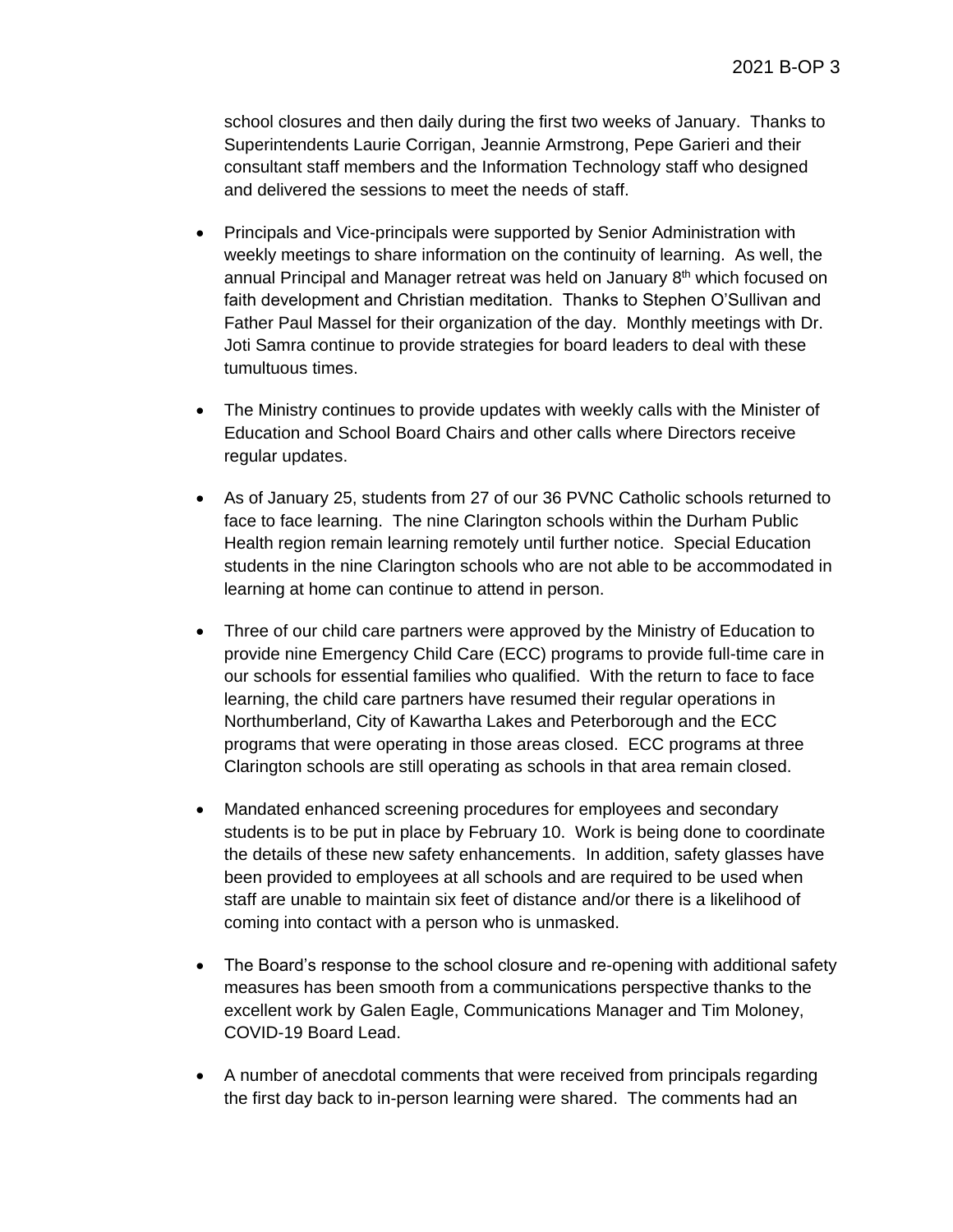overall theme of gratitude to be back at school, the children and staff were happy to be back and the new requirement of masks worn by students in Grades 1 through 3 has been well received and the children are complying.

- The Student Council Liaison Committee hosted the second Voices that Heal session, this time with guest speaker, Anne Taylor from Curve Lake First Nation. Anne's presence and message was impressive as was the student engagement and participation in the session about Environmental Health.
- Work will begin on the renewal of the Board's Strategic Priorities. An advisory group will be formulated that will include trustees, superintendents, principals, managers and other board staff. The group will meet to advise the structure of the consultation and analyze the outcomes. Virtual consultation meetings will be scheduled with school-based staff, board committees, parents and stakeholders. One on one consultations will also be offered. The process will take place between February and June and with the approval of the Board, be implemented in September, 2021.

Following her presentation, Joan Carragher answered questions from the trustees. Joan was thanked for her comprehensive and detailed report.

## 2. Report from the Student Trustees.

Student Trustees Josh Hill and Eli McColl gave the Student Trustee report:

- After Christmas, students returned to school in a virtual setting and then further readjusted with school re-openings for a large portion of our board. Schools within the jurisdiction of two out of three of the board's health units went back to face to face learning and students reported a positive adjustment to in-person learning and are hopeful they can continue in-person learning. Students within the Durham Health region remain hopeful to return to physical classrooms in the coming weeks.
- Despite the challenges, there are many virtual events and activities that are taking place to encourage participation and school spirit in an attempt to maintain student mental health.
- The second session of the student leadership retreat series 'Voices that Heal' featured guest speaker from Curve Lake First Nation, Anne Taylor who spoke to us about environmental health. It was a successful session that informed participants of the health of the environment through the lens of First Nations teachings.
- The Ontario Student Trustees Association (OSTA-AECO) has launched a new project in which students have a platform to have their voices heard. Students are invited to submit their stories at the website which in turn will be shared by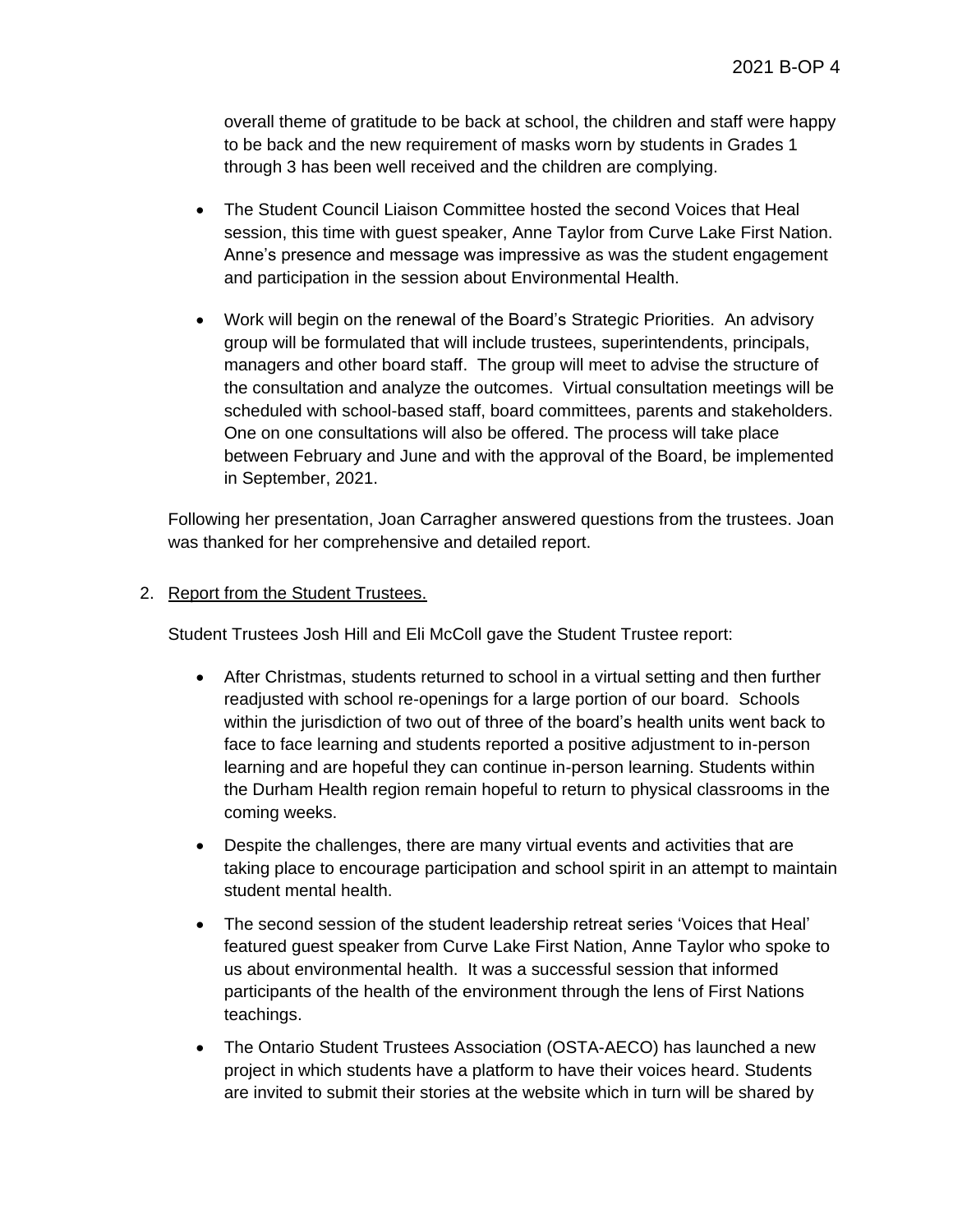OSTA-AECO under the themes of impacts of COVID-19, race, ethnicity, nationality and cultural background, and gender and sexual orientation. The link to the website was shared with the trustees: [https://osta-aeco.org/our-work/the](https://osta-aeco.org/our-work/the-volume-of-our-voices/)[volume-of-our-voices/](https://osta-aeco.org/our-work/the-volume-of-our-voices/)

• The students thanked everyone for their ongoing work to ensure students are able to continue to learn in a secure and healthy environment.

Following the report, the student trustees answered questions from the trustees.

## 3. Report from the Manager of Communications.

The Manager of Communications, Galen Eagle shared positive stories from around the Board.

- PVNC Catholic staff have adapted to the world of connecting online. Father Paul Massel has embraced the online experience and has begun a weekly prayer gathering for all staff on Google Meet.
- Peterborough Reframe Festival is a film festival that is featuring St. Anne Catholic Elementary School, teacher Anne Corkery and her Grade 7 and their experiential outdoor education and environmental studies. A short clip of the film was shared with trustees.
- A number of parent commentaries about positive experiences with virtual learning and expressions of gratitude for teachers and administrators during the latest school closure was shared.
- Galen Eagle sent a survey out to invite teachers to share about their positive experiences in virtual learning and received a great response to the questions What has been the most inspiring moment? and What has been the most surprising thing that they have learned about themselves? A small sample of the responses were shared with trustees. A link was shared to the web where more responses could be found[:https://www.pvnccdsb.on.ca/dispatches-from-the](https://www.pvnccdsb.on.ca/dispatches-from-the-virtual-learning-frontlines/)[virtual-learning-frontlines/](https://www.pvnccdsb.on.ca/dispatches-from-the-virtual-learning-frontlines/)

At the conclusion of his report, Galen Eagle invited questions and comments from the trustees. The trustees thanked him for bringing forward the good news stories.

#### **C. Presentations:**

#### **D. Programs and Services:**

**E. Business, Finance and Governance:**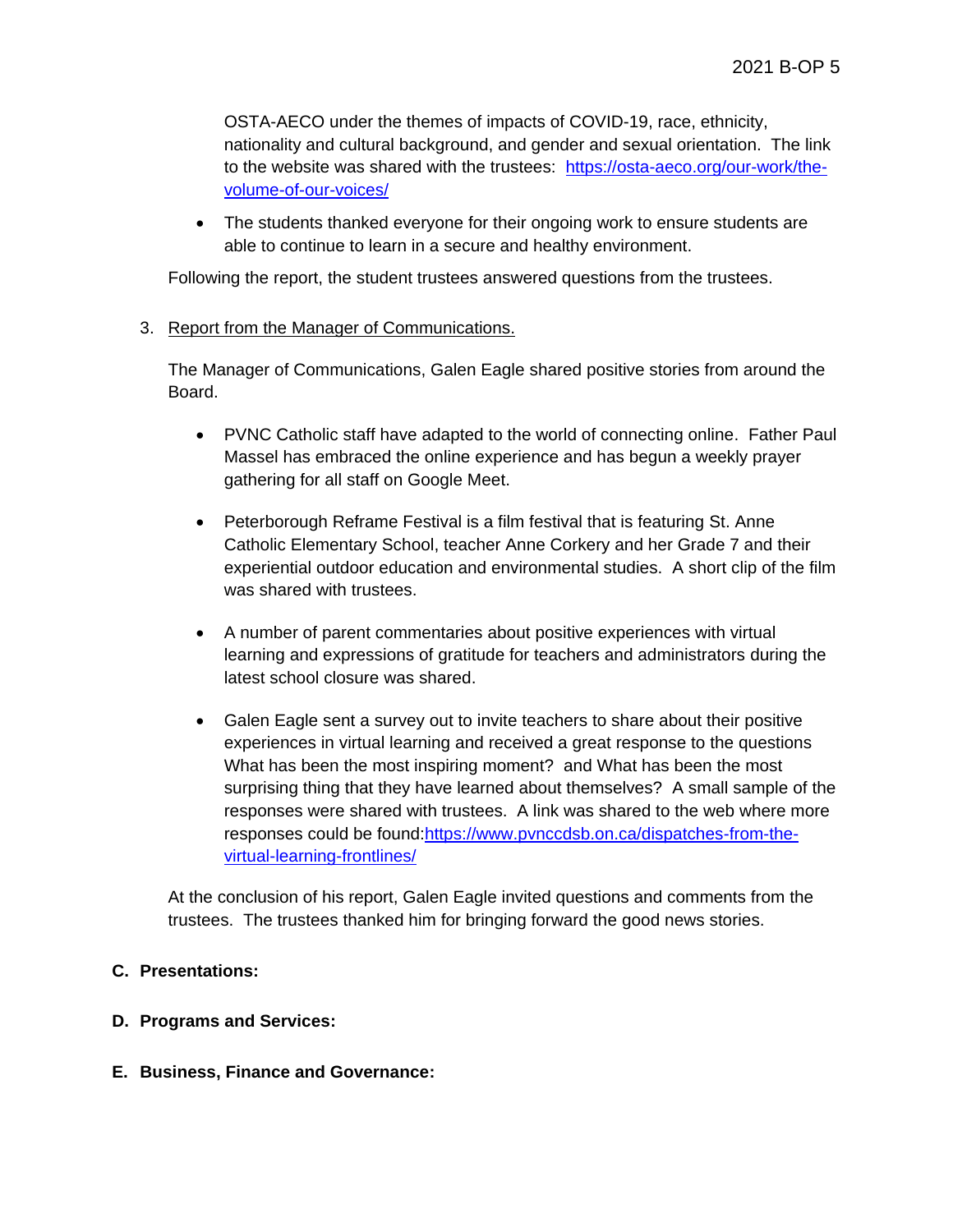#### 1. Ontario Catholic School Trustees Association (OCSTA) Open Session Report.

David Bernier, Board Chairperson, thanked senior administration for the provision of information and the assistance with the draft resolution being proposed for submission to the OCSTA for consideration for the 2021 Annual General Meeting. The draft resolution was shared with trustees by email and was read aloud by Mr. Bernier.

MOTION: Moved by Braden Leal, seconded by Linda Ainsworth

that the resolution on the topic of Ontario Regulation 191/11 Accessibility for Ontarians with Disability Act (AODA), as presented at the Board Meeting on January 26, 2021, be sent to the Ontario Catholic School Trustees' Association for inclusion in the meeting package for consideration by the membership at the Annual General Meeting in May, 2021.

#### Carried.

The resolution will be forwarded to the OCSTA office prior to the deadline of January 29, 2021.

It was reported that members of the Ontario Catholic School Trustees' Association took part in Human Rights training on January 15. It was reported that the seminar was well done and the learning was excellent.

The weekly calls with the School Board Chairs and the Minister of Education continue on Monday afternoons. The calls are an opportunity to receive information directly from the minister, his deputy minister or assistant deputy minister. Following the briefing, there is an opportunity to ask questions. David Bernier stated that in the future, he will share the information received in the call with trustees to ensure they receive the information more regularly.

Trustee and OCSTA Regional Representative, Linda Ainsworth shared that part two of the Human Rights training will take place on February 19, 2021. Trustee Ainsworth also reported that the OCSTA Catholic Trustees Seminar was held on January 16 and included information about the keynote address given by Father James Mulligan. One of the available workshops featured Jennifer Angelo, PVNC Catholic Mental Health Lead and a presentation about Home, School, Parish connection included David Bernier and Michael Nasello. It was noted that reports and slideshows from the seminars are available to trustees on the OCSTA website.

#### 2. Draft School Year Calendar, 2021-2022.

Superintendent of Human Resource Services, Stephen O'Sullivan presented the draft school year calendar options and shared the results of the public consultation survey.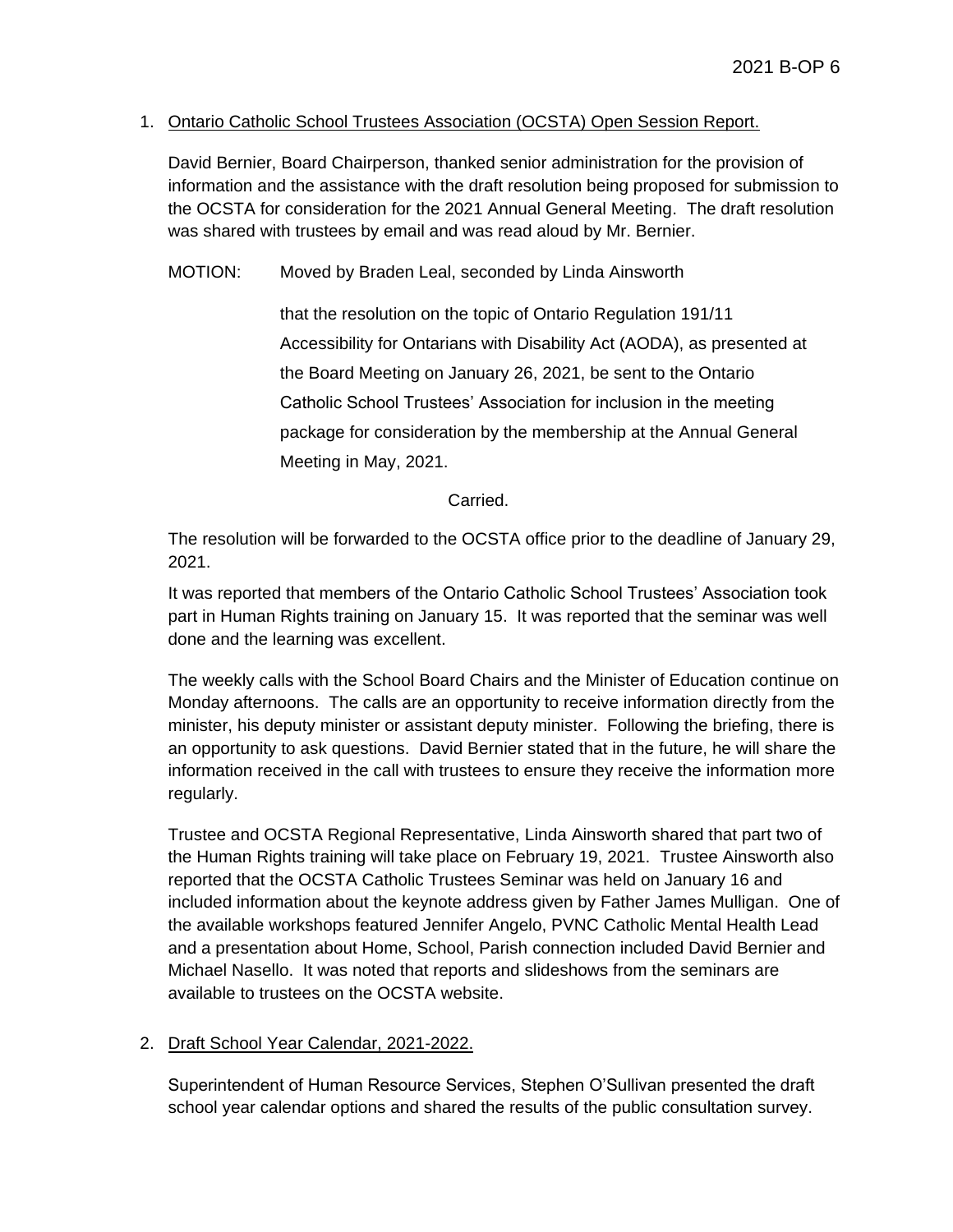The trustees were given the opportunity to ask questions about the report.

**MOTION:** Moved by Kevin MacKenzie, seconded by Braden Leal that the proposed Elementary and Secondary School Year Calendars for 2021-2022 (Option 2) be approved and submitted to the Ministry of Education for approval, as required.

Carried.

#### **F. Human Resources:**

- **G. Policy Development:**
- **H. Old Business:**
- **I. New Business:**
- **J. Bring Forward:**

#### **K. Information Items:**

#### 1. Chairperson's Report

David Bernier, Board Chairperson thanked everyone in the Peterborough Victoria Northumberland and Clarington Catholic District School Board for their efforts in making the transition to a virtual learning setting during the recent school closure and back again, with the exception of the schools under the jurisdiction of the Durham Health Unit. Gratitude was extended to senior administration and principals and vice-principals and all other staff as well. He commended parents who have endured the many challenges of the pandemic, such as inadequate internet. Everyone has worked hard to make it work for the students.

#### 2. Committee Chairperson's Report:

a. Special Education Advisory Committee, January 14, 2021.

Trustee Helen McCarthy shared information about individual transition plans which are noted to be very helpful to special education students. It was noted that these plans are included in Individual Education Plans (IEP) for all students who are exceptional.

#### **L. Future Meetings and Events:**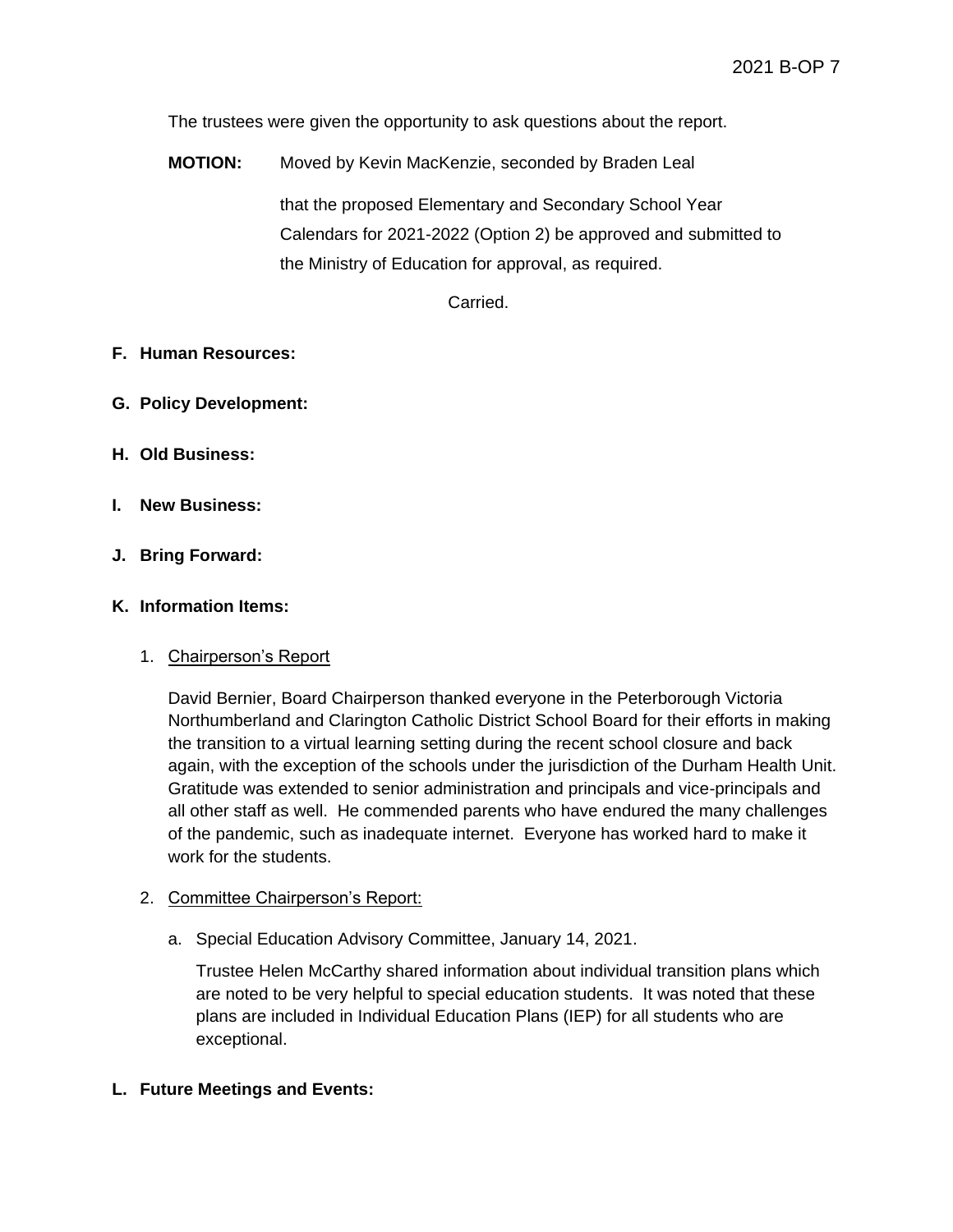## 1. Board Meeting

- a. Board Meeting Open Session, February 23, 2021, 6:30 p.m. (In-camera Session, 6:00 p.m.)
- 2. Board Standing Committee Meetings: (Listed in chronological order.)
	- a. Policy Development Committee, February 2, 2021, 6:30 p.m.
	- b. Chairperson's Committee, February 8, 2021, 4:30 p.m.
	- c. Committee-of-the-Whole, February 8, 2021, 6:30 p.m.
- 3. Other Committee Meetings: (Listed in chronological order.):
	- a. Accessibility for All Committee, February 2, 2021, 1:00 p.m.
	- b. Faith and Equity Advisory Committee, February 11, 2021, 6:30 p.m.
	- c. Catholic Parent Engagement Committee, February 16, 2021, 6:30 p.m.
	- d. Special Education Advisory Committee, February 18, 2021, 6:30 p.m.
	- e. Student Council Liaison Committee, February 23, 2021, 4:15 p.m.
	- f. First Nation Métis and Inuit Advisory Committee, March 9, 2021, 6:30 p.m.
	- g. STSCO Governance Committee, March 31, 2021, 3:00 p.m.
	- h. French as a Second Language Advisory Committee, April 21, 2021, 4:30 p.m.
	- i. Audit Committee, TBA.
	- j. Supervised Alternative Learning Committee, TBA.

#### 4. Board Events:

- a. Catholic Leadership Development Series, Session #3, April 22, 2021, 4:00 p.m.
- b. OCSTA Virtual Annual General Meeting, May 1, 2021.
- c. Catholic Education Week, May 2-7, 2021.
- d. Catholic Parent Engagement Committee Event, May 19, 2021.

#### **M. Conclusion:**

- 1. Report from the In-camera Meeting
	- MOTION: Moved by Emmanuel Pinto, seconded by Braden Leal

that the Board approve the actions and the discussions arising